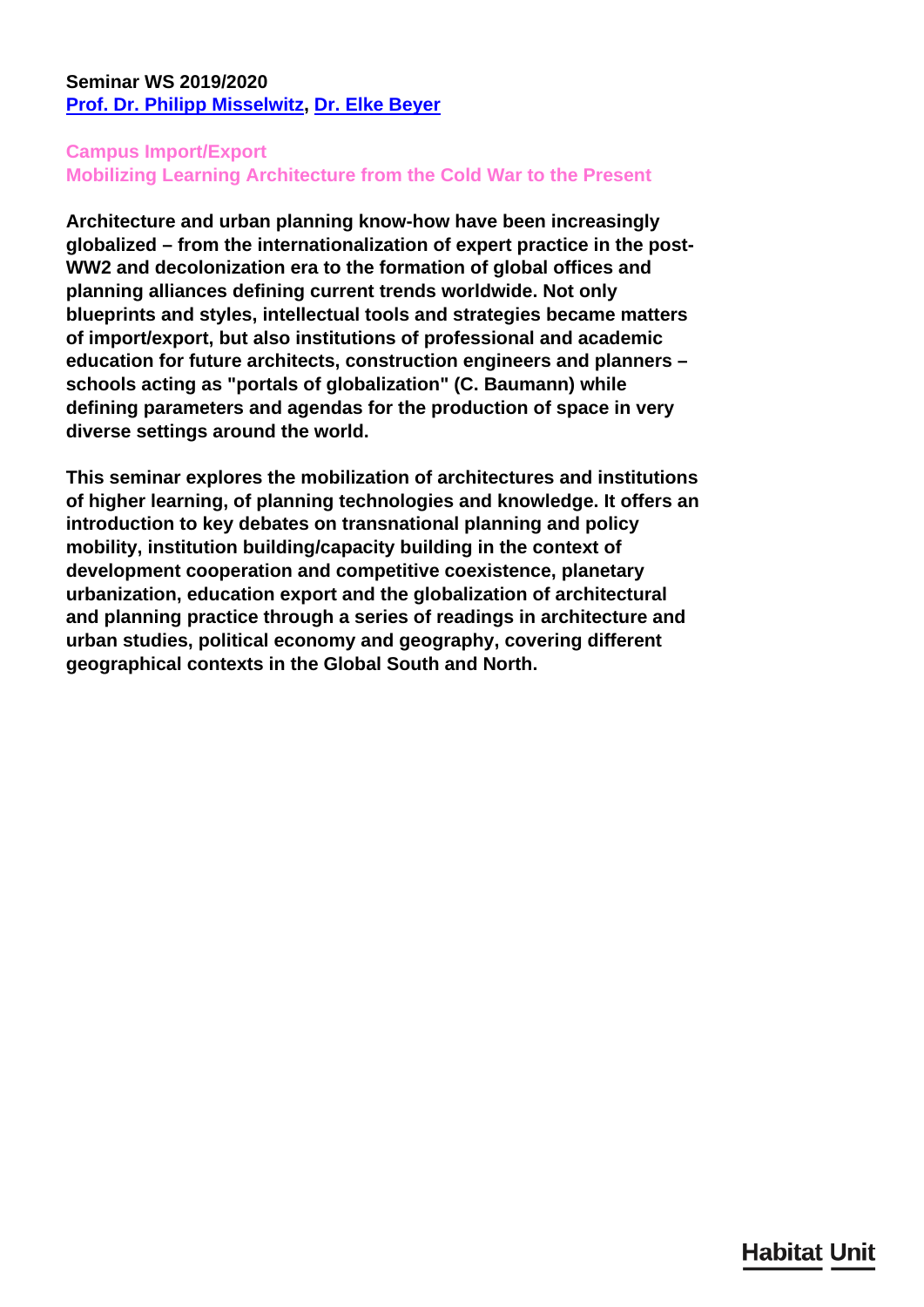Seminar, 3/6 ECTS<br>MA UD, MA Arch, MA SRP: WP

Teaching Day<br>Monday, 2pm - 4pm, Room A 608

First meeting<br>October 14th, 2019, 2pm, Room<br>A 806

Application<br>Registration on a list in the first meeting

Prof. Dr. Philipp Misselwitz Dr. Elke Beyer

Photo: @ Penson, 1966, Sputnik Image Library, BU: Houses for professors of<br>Kabul Polytechnic Institute.

# **Campus** Import/Export **Mobilizing Learning Architecture from the Cold War to the Present THEFFERE**

alisalii

**STEE THE** 

a mata

**Seminar** 

Architecture and urban planning know-how have been Increasingly globalized - from the internationalization of expert practice in the post-WW2 and decolonization era to the ormation of global offices and planning alliances defining<br>current trends worldwide, Not only blueprints and styles,<br>intellectual tools and strategies became matters of import/export,<br>but also institutions of professional and academic education for future architects, construction engineers and<br>planners – schools acting as "portals of globalization" (C. Baumann) while defining parameters and agendas for the<br>production of space in very diverse settings around the world.

This seminar explores the mobilization of architectures and and geography, covering<br>institutions of higher learning, of different geographical contexts<br>planning technologies and in the Global South and North. knowledge, it offers an<br>introduction to key debates on transnational planning and policy studies on specific campus<br>mobility, institution building/ architectures and their urban capacity building in the context<br>of development cooperation and

export and the globalization of<br>architectural and planning<br>practice through a series of readings in architecture and

urban studies, political economy | build a sensitivity regarding the

Students will also develop case context in small group research<br>and mapping projects, tracing competitive coexistence, importexport circuits of learning<br>planetary urbanization, education institutions and their interplay with urban development. with urban development.<br>Through the engagement with<br>the case studies and scholarly literature the seminar aims to

trans-local constellations of intellectual, institutional and economic power structure embodied in campus building.<br>The seminar will be conducted with links to the exhibition and<br>research projects "Education Shock, Architectures and Technologies of Learning, 1957<br>1980" (HKW Berlin, curated by<br>Tom Holert) and "Constructing Transnational Spaces of Higher<br>Education<sup>#</sup> (Leibniz Junior Research Group led by Dr. Jana Kleibert, IRS Erkner).

**Habitat Unit** 

Students will also develop case studies on specific campus architectures and their urban context in small group research and mapping projects, tracing import/export circuits of learning institutions and their interplay with urban development. Through the engagement with the case studies and scholarly literature the seminar aims to build a sensitivity regarding the trans-local constellations of intellectual, institutional and economic power structures embodied in campus building.

The seminar will be conducted with links to the exhibition and research

**Habitat Unit**